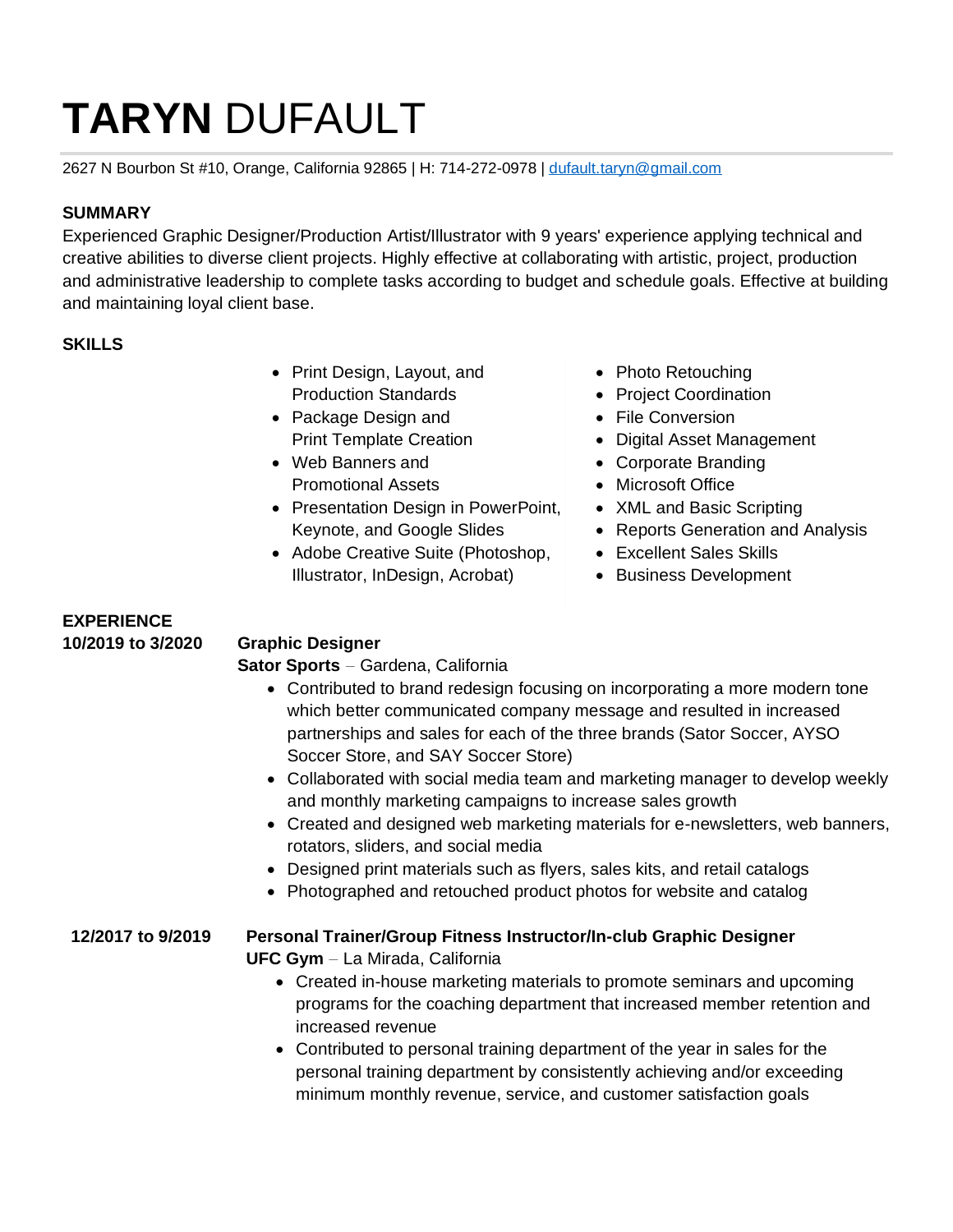- Developed and designed 3 weekly fitness classes, designing each class content and delivery methods to match skill levels of all participants and keep interest high
- Grew customer base through word-of-mouth referrals based on customer satisfaction and results
- Worked with clients to set goals and track individual fitness progress and changes and designed personal training programs that addressed each client's specific injuries, health problems, and goals
- Maintained accurate client records and progress both physically and digitally
- Trained clients effectively and built dynamic customer relationships
- Educated members on sustainable nutrition both individually and through seminars

#### **05/2015 to 07/2017 Graphic Designer**

#### **Kagan Publishing** - San Clemente, CA

- Produced projects from concept to completion, including print design, marketing collateral such as brochures and flyers, product design, and animated presentations
- Designed graphics and content layout for a new educational publication
- Interfaced with curriculum coordinator, publication manager, and print producer to successfully and efficiently create educational and marketing materials for both domestic and international clients resulting in the growth of the company's clientele
- Used Adobe Illustrator, Adobe Photoshop, and Adobe InDesign to create images and layouts as well as Microsoft PowerPoint and Keynote for a variety of projects
- Maintained accurate specs, adhering to print and art specification standards
- Adjusted images sizes and selected fonts for both print and web
- Uploaded files to the department asset management system and updated information with the latest designs and specifications

#### **02/2015 to 05/2015 Contract Production Artist**

**Teacher Created Materials** - Huntington Beach, CA

- Assisted in the layout, typesetting, and preflight print-production of the Write Time for Kids(TM) product line utilizing Adobe Illustrator, Adobe InDesign, and Adobe Photoshop
- Collaborated with art director, designers, and production manager to complete efficient and accurate work
- Worked closely with editors to ensure the accurate integration of text through Adobe InCopy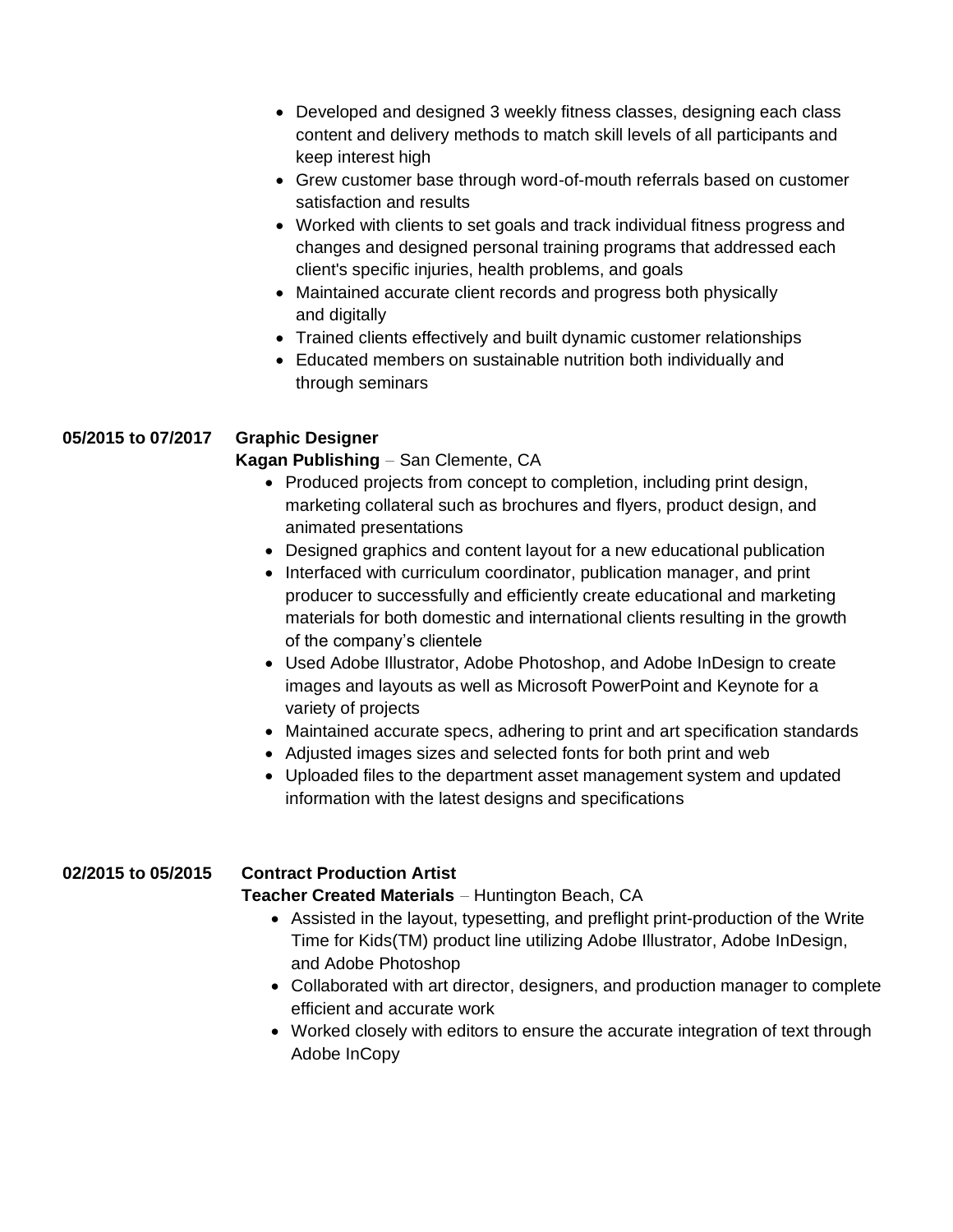#### **10/2014 to 05/2015 Contract Graphic Designer/Production Artist**

#### **The Creative Group** - Irvine, CA

- Leveraged graphic design and production expertise to produce email blasts, catalogs and book layouts, flyers, web banners, and packaging designs, successfully completing over 10 short and long-term contracts with various clients
- Prepared branding packages for 2 new product lines, including point of purchase displays and product package designs
- Designed packaging layouts and graphics for a skin-care and beauty product line
- Retouched and enhanced photos and images for promotional materials, both product and lifestyle
- Created prototypes and mockups of products using Adobe Photoshop and Adobe Illustrator for client review
- Consulted with clients to define design requirements and manage product development projects

# **06/2010 to 05/2015 Freelance Graphic Designer/Illustrator**

#### **Taryn Dufault Illustration & Design** - Orange, CA

- Built and maintained long-term clientele and word-of-mouth referrals through solid and timely communication, win-win solutions, and consistency in quality and efficiency
- Created and communicated custom proposals and contracts to reflect each client's project needs, proper licensing, time lines, and budgets
- Met with clients either in person or via Skype/Zoom to discuss artistic preferences, ideas, and project perimeters
- Prepared and filed financial statements such as balance sheets and income statements
- Prioritized graphic workload and effectively coordinated multiple projects
- Designed and produced all graphics and content layout, cover and interior, for over 15 children's books
- Successfully guided client's through self-publishing processes resulting in revenue generating sales and product growth both domestically and internationally
- Took artistic concepts and transformed into high quality creations, which included characters, environments and other objects
- Used Adobe Illustrator, Adobe Photoshop, and Adobe InDesign to create images and layout for print, web, and mobile applications
- Designed unique print materials, including advertisements, brochures and logo designs